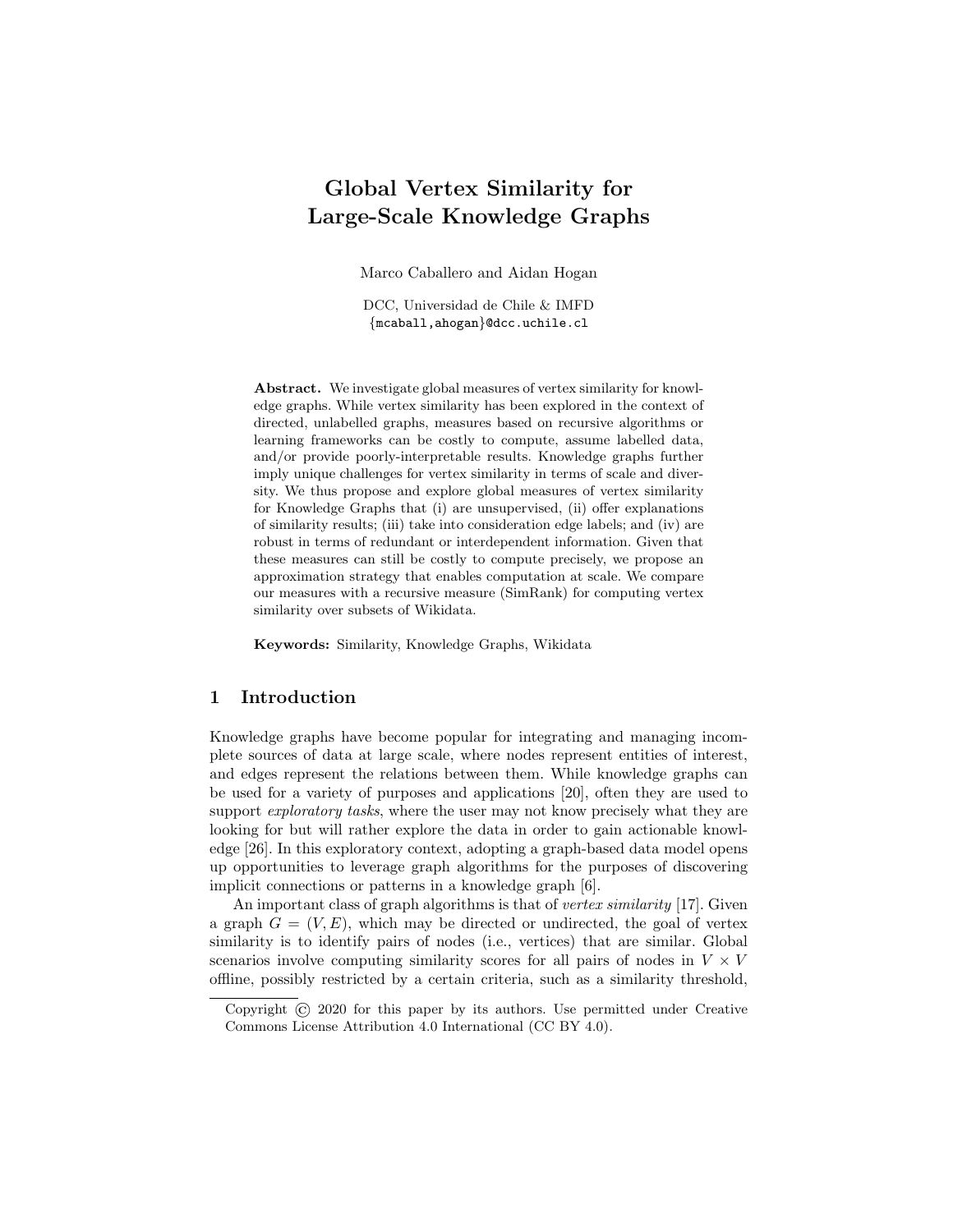or a k-nearest neighbour constraint. Single-source scenarios take a given node  $v \in V$  as input and find the nodes most similar to it at runtime. Unlike similarity based (e.g.) on metric spaces, vertex similarity relies on the graph's structure.

As in the case of graph analytics such as *centrality*, *clustering*, etc., there is no one single notion of similarity between vertices. Thus a variety of vertex similarity measures have been proposed, ranging from simple local measures that take into consideration a bounded neighbourhood to more complex recursive ones [\[17\]](#page-12-1). When considering different similarity measures, a trade-off arises. While recursive algorithms tend to give better results by considering information beyond the local neighbourhood, local similarity measures tend to be more efficient, more scalable and arguably more explainable.

Though vertex similarity has been used productively in various domains [\[17\]](#page-12-1), knowledge graphs present three characteristic challenges for graph algorithms.

Regarding diversity, a knowledge graph can be seen as multiple directed graphs representing different relations, where for the purposes of vertex similarity, it is not immediately clear how the similarity computed for the graphs of individual relations can be combined into an overall measure. Different relations may also encode different topologies of graph. For example, a relation :citizenship would yield a bipartite directed graph, where person nodes have low out-degree and zero in-degree, while country nodes have very high in-degree and zero outdegree. On the other hand, a relation :follows in a social network would yield a cyclic directed graph consisting of user nodes, whose in-degree and out-degree average to the same value, but follow different distributions. Furthermore, a vertex similarity measure should be able to distinguish two directed labelled edges :Unforgiven  $\xrightarrow{\text{interior}}$  :CEastwood and :Unforgiven  $\xrightarrow{\text{actor}}$  :CEastwood as encoding different information about the movie and the person.

Regarding redundancy, knowledge graphs may provide redundant (i.e., entailed) or near-redundant (i.e., dependent) data. For example, a knowledge graph may state that :Jill  $\frac{:=\text{other}}{\cdot}$  :Anne, and :Anne  $\frac{:=\text{child}}{\cdot}$  :Jill, where though the latter edge is intuitively redundant (i.e., it could be entailed from the former triple with the appropriate ontology), it can affect the results of vertex similarity by changing the structure of the graph. As an example of near-redundant data, a knowledge graph may state :Honduras  $\xrightarrow{:\text{region}}: \text{CentralAmerican and}$ :Honduras  $\xrightarrow{\text{:language}}$  :Spanish, where, while neither triple necessarily follows from the other, there exists a dependency between both edges. Such redundancy is more prevalent in knowledge graphs due to the fact that multiple interdependent relations can be encoded; in fact, encoding such redundancy is a feature of knowledge graphs supported by ontologies. When applying vertex similarity over knowledge graphs, we must then be cautious not to overestimate similarity by considering dependent edges as independent events.

Regarding scale, global vertex similarity, when applied to  $V \times V$ , may generate a similarity relation of quadratic size  $(O(|V|^2))$ , which will be infeasible to materialise at scale. Even where only the results for one vertex is required, or where thresholds are applied, recursive algorithms may require knowledge of pairwise similarities in order to compute any similarities.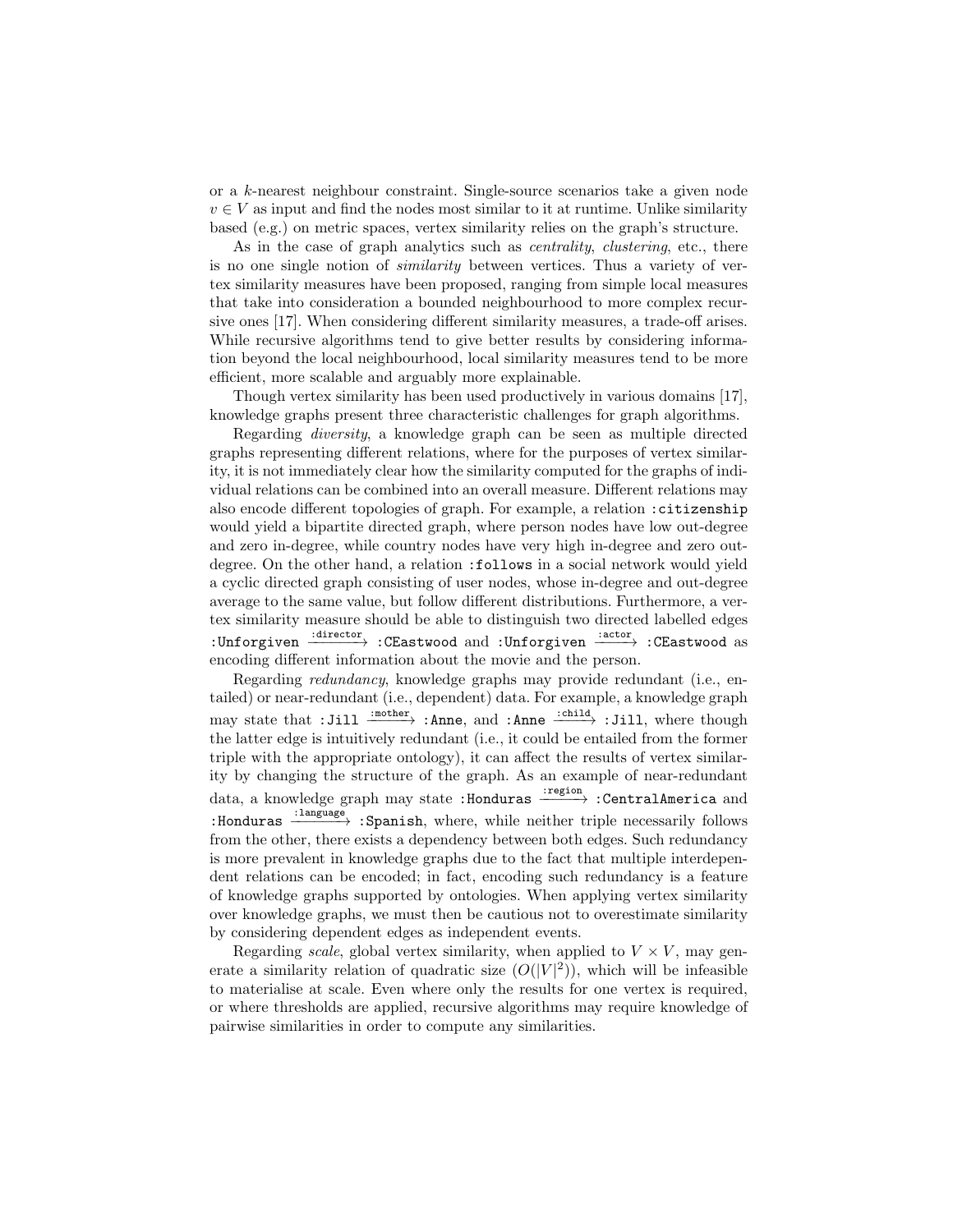It is in this context that we investigate four measures of vertex similarity for knowledge graphs, two of which are taken from the literature and adapted by us for the knowledge graph setting, and two of which are novel. We will motivate and define these measures, and discuss how they can be optimised and approximated. We will apply these similarity measures to sub-graphs of Wikidata to compare their performance and to see how the results they provide correlate with each other. We also evaluate the measures against two external ground truths: one for similar movies, and another for similar music albums.

## 2 Background

Vertex similarity. Measures of vertex similarity are mostly proposed in the context of undirected and directed graphs [\[17\]](#page-12-1). For this discussion we will assume a directed graph  $G = (V, E)$ . A vertex similarity measure  $\sigma : V \times V \to \mathbb{R}$  is a measure that associates pairs of vertices  $(v_1, v_2)$  with a real-valued similarity score. We will assume, without loss of generality, that a higher similarity score indicates that the pair of nodes is more similar; i.e., that  $\sigma(v_1, v_2) > \sigma(v_1, v_3)$ indicates that  $v_1$  is more similar to  $v_2$  than it is to  $v_3$ .

Vertex similarity measures may be local, or may be non-local. We say that a particular measure  $\sigma$  is local if the value of  $\sigma(v_1, v_2)$  depends on a bounded neighbourhood surrounding  $v_1$  and  $v_2$ ; different notions of neighbourhood give rise to different levels of locality, such as considering only the nodes themselves, considering the graph induced by the nodes themselves and their direct neighbours in G, or their neighbours' neighbours, and so forth. Otherwise – if  $\sigma(v_1, v_2)$ depends on an unbounded neighbourhood – we say that  $\sigma$  is non-local.

We also distinguish between recursive and non-recursive measures. We call a measure  $\sigma$  recursive if the value of  $\sigma(v_1, v_2)$  depends on the value of  $\sigma$  for pairs of nodes other than  $v_1$  and  $v_2$ . Otherwise we call  $\sigma$  non-recursive. Non-recursive measures tend to be local, while recursive measures tend to be non-local (though recursive measures applied up to a bounded number of iterations are local).

A number of local, non-recursive measures are introduced by Leicht et al. [\[17\]](#page-12-1), where nodes are considered similar if they have a similar neighbourhood (aka. structural equivalence). For simplicity, we will consider the neighbourhood of a node v in  $G = (V, E)$  generically as  $E(v) = \{n \mid (v, n) \in E\}$ ; we could also, for example, consider neighbours via incoming links in directed graphs. In terms of concrete measures for  $\sigma(v_1, v_2)$ , we can consider simply a *neighbourhood* count  $(|E(v_1) \cap E(v_2)|)$ , or neighbourhood Jaccard similarity  $(\frac{|E(v_1) \cap E(v_2)|}{|E(v_1) \cap E(v_2)|})$  $\frac{|E(v_1)| |E(v_2)|}{|E(v_1) \cup E(v_2)|}),$  or neighbourhood cosine similarity  $\left(\frac{|E(v_1) \cap E(v_2)|}{\sqrt{|E(v_1)|} \cdot |E(v_2)|}\right)$  $\frac{E(v_1)\cap E(v_2)|}{|E(v_1)|\cdot|E(v_2)|}\big)[17].$  $\frac{E(v_1)\cap E(v_2)|}{|E(v_1)|\cdot|E(v_2)|}\big)[17].$  $\frac{E(v_1)\cap E(v_2)|}{|E(v_1)|\cdot|E(v_2)|}\big)[17].$ 

On the other hand, recursive measures of similarity are generally based on the principle that nodes are considered similar if they have many similar neighbours; in this case, we consider the similarity of neighbours. Many recursive similarity measures are based on recursive centrality measures, following loosely the intuition that similar nodes should be well-connected – or easily reachable – from each other. Jeh and Widom [\[15\]](#page-12-2) propose a vertex similarity measure based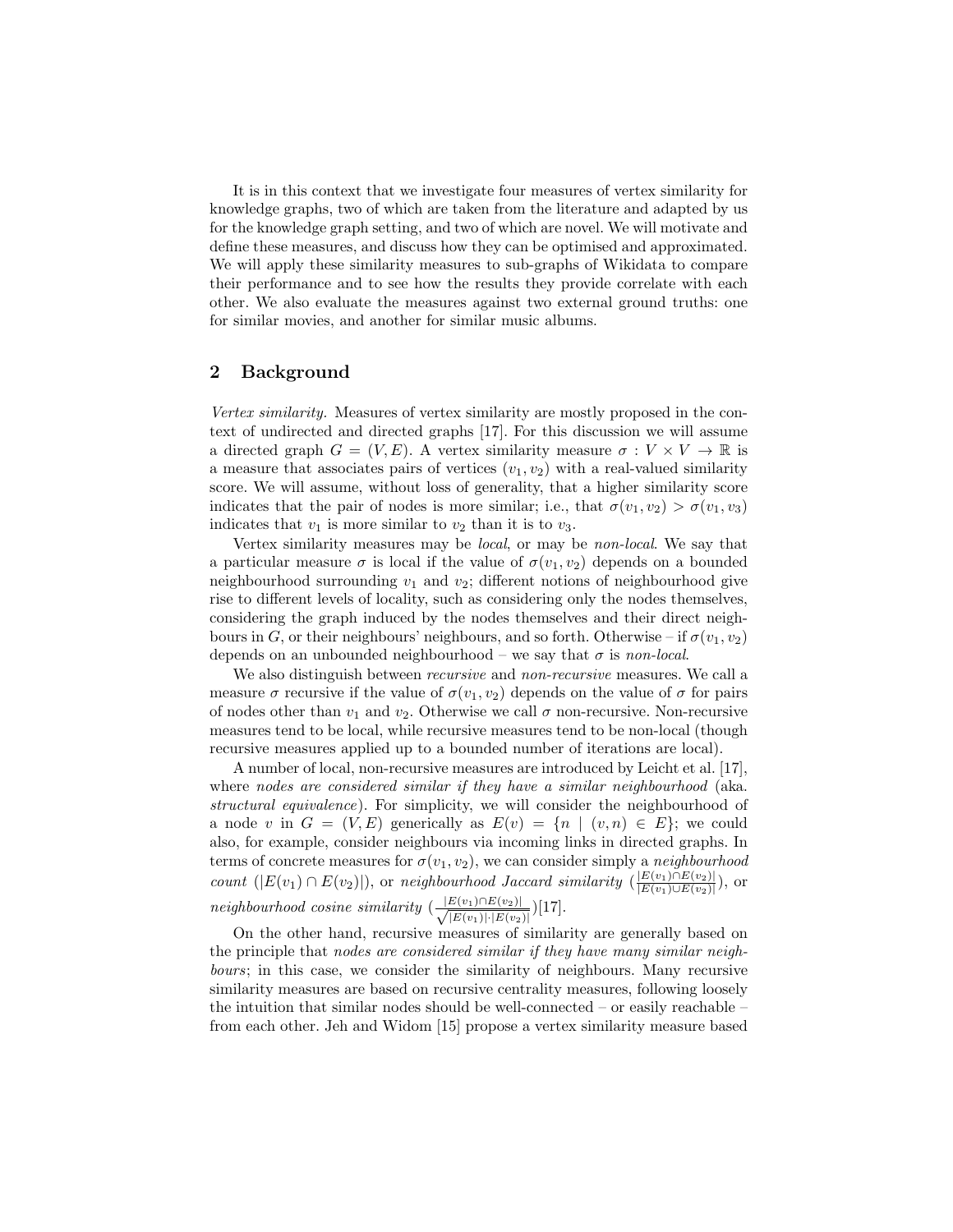on PageRank centrality, Blondel et al. [\[5\]](#page-12-3) a vertex similarity measure based on HITS (hubs and authorities) centrality, and Leicht et al. [\[17\]](#page-12-1) a vertex similarity measure based on Katz centrality. All such measures are recursive, and have proven to give good results in practice. Of these measures, arguably the one that has been most influential is that of Jeh and Widom [\[15\]](#page-12-2), called  $SimRank$ , which has led to various follow-up works on accuracy estimations [\[18\]](#page-12-4), probabilistic graphs [\[9\]](#page-12-5), similarity joins [\[28\]](#page-13-2), etc., for the algorithm.

Some more recent approaches define vertex similarity based on latent features of the graph using machine learning techniques. In particular, there are strong connections between the world of graph embeddings – whose goal is to develop meaningful numeric representations of the elements of a graph – and vertex similarity, where, on the one hand, embedding techniques can be used to learn similar numeric representations for nodes [\[23\]](#page-13-3), while on the other hand, off-theshelf similarity measures can be used to guide the embeddings that are learnt [\[25\]](#page-13-4). Such measures can again be local [\[23\]](#page-13-3) or non-local [\[25\]](#page-13-4).

Similarity in knowledge graphs. Similarity over knowledge graphs has been used for general applications, such as clustering  $[1]$ , entity comparison  $[21]$ , entity linking [\[14\]](#page-12-7), link discovery [\[19\]](#page-13-6), ontology matching [\[10\]](#page-12-8), query relaxation [\[12,](#page-12-9)[16\]](#page-12-10), semantic relatedness [\[22\]](#page-13-7), as well as domain-specific use-cases, such as academic search [\[7\]](#page-12-11), crime reports [\[12\]](#page-12-9), geographic databases [\[3\]](#page-12-12), multimedia retrieval [\[11\]](#page-12-13), protein search [\[2](#page-12-14)[,4\]](#page-12-15), etc. We identify two forms of similarity used in these works.

Metric similarity involves the use of a (normalised) distance metric  $\delta$  (Euclidean, Manhattan, Levenshtein etc.), where similarity will typically be defined in terms of the distance as  $\sigma(v_1, v_2) = 1 - \delta(v_1, v_2)$ . The use of  $\delta$  thus induces/supposes a metric space to which nodes must be mapped. Such forms of similarity have been used for geographic databases [\[3\]](#page-12-12), link prediction [\[24\]](#page-13-8), multimedia retrieval [\[11\]](#page-12-13), protein similarity search [\[2,](#page-12-14)[4\]](#page-12-15) and query relaxation [\[16\]](#page-12-10). However, such metric spaces are either domain specific [\[3,](#page-12-12)[2,](#page-12-14)[4,](#page-12-15)[11\]](#page-12-13), or need to be specified manually  $[24,16]$  $[24,16]$ ; they are not inherent to graphs in general.

Vertex similarity, on the other hand, is a measure intrinsic to graphs. Variations of the aforementioned algorithms for vertex similarity have been adapted for use in clustering [\[1\]](#page-12-6), entity comparison [\[21\]](#page-13-5), entity linking [\[14\]](#page-12-7), query relaxation over crime reports [\[12\]](#page-12-9), semantic relatedness [\[22\]](#page-13-7), etc.

Novelty. We investigate vertex similarity measures for knowledge graphs, including variants of two existing measures, and two novel measures. Our novel measures are local and non-recursive. We show one to be competitive with Sim-Rank (a representative non-local, recursive measure) in terms of predicting a ground truth, while being more scalable, more efficient, and more explainable.

## 3 Vertex Similarity Measures

We now define four vertex similarity measures: neighbourhood count  $(\sigma_{\text{NC}})$ , neighbourhood selectivity  $(\sigma_{NS})$ , neighbourhood rarity  $(\sigma_{NR})$  and SimRank  $(\sigma_{SR})$ .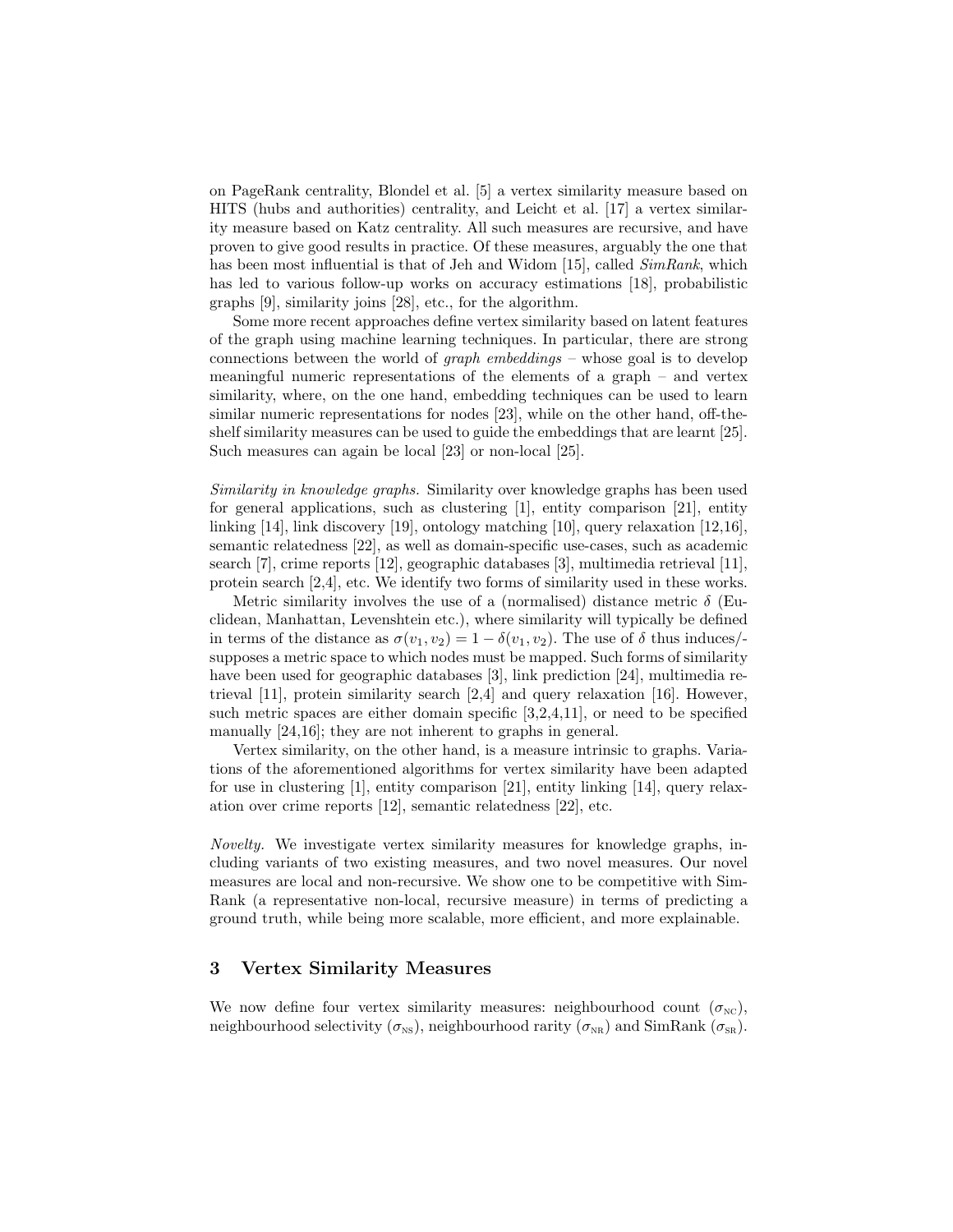Of these measures,  $\sigma_{\text{NS}}$  and  $\sigma_{\text{NR}}$  are – to the best of our knowledge – novel (though  $\sigma_{\text{NS}}$  is inspired by our prior proposal called *concurrence* [\[13\]](#page-12-16).). Given a directed graph  $G = (V, E)$ , we recall the notation  $E(v)$  to denote the neighbouring nodes of v in G. We assume that for our similarity measures,  $\sigma(v) \in [0,\infty)$ , where  $\sigma(v_1, v_2) > \sigma(v_1, v_3)$  implies that  $v_1$  is more similar to  $v_2$  than to  $v_3$ .

Neighbourhood count Our first vertex similarity measure is the neighbour*hood count* as was defined previously:  $\sigma_{\text{NC}}(v_1, v_2) = |E(v_1) \cap E(v_2)|$ . The measure simply counts the number of neighbours that  $v_1$  and  $v_2$  have in common.

Neighbourhood selectivity Neighbourhood count treats all neighbours as being equal. However, neighbours with a high (in)degree, like :UnitedStates, will be shared by many pairs of nodes; this would still be counted the same as a node with a low (in)degree, such as :VaticanCity. Equivalently, we can say that the *probability* that a particular node  $v$  has : UnitedStates in its neighbourhood is much higher than it having :VaticanCity in its neighbourhood. Specifically, for a node n, let  $\deg(n) = |\{v \in V \mid n \in E(v)\}|$  denote the degree of n in terms of the number of neighbourhoods it appears in. We denote the probability of  $n$ appearing in the neighbourhood of a random node as  $P(n) = \frac{\deg(n)}{|V|}$ .

Let  ${n_1, \ldots, n_k}$  =  $E(v_1) \cap E(v_2)$  denote the set of neighbours that  $v_1$  and  $v_2$  have in common. Instead of simply counting the neighbours that two nodes have in common  $(k)$ , we propose *neighbourhood selectivity*, which measures the vertex similarity between  $v_1$  and  $v_2$  as the probability of a random node v not having all of the individual neighbours that  $v_1$  and  $v_2$  share in common:

$$
\sigma_{\text{NS}}(v_1, v_2) = P(\neg(n_1 \cap \dots \cap n_k)) = 1 - \prod_{i=1}^k P(n_i) = 1 - \frac{1}{|V|^k} \prod_{i=1}^k \deg(n_i)
$$

This assumes that having individual neighbours are independent events. The idea behind this measure is that the more neighbours a pair of nodes share, and the rarer those neighbours, then the lower the probability of a random node having all of those neighbours, and thus the higher the similarity measure.

Neighbourhood rarity The previous measure assumes that having different neighbours corresponds to independent events. However, as argued in the introduction, this is often not the case. For example, in a bipartite graph linking movies to actors, having : SLaurel in the neighbourhood, and having : OHardy in the neighbourhood, should not be considered as being independent events, as these were a famous duo of actors who often starred in movies together. In the presence of redundant or interdependent data – which, as we previously argued is common in the case of knowledge graphs – the previous measure would end up overestimating the similarity of node pairs per its own design criteria.

Rather than combining the probabilities of (supposedly) independent events, we propose *neighbourhood rarity*, which measures the vertex similarity of  $v_1$  and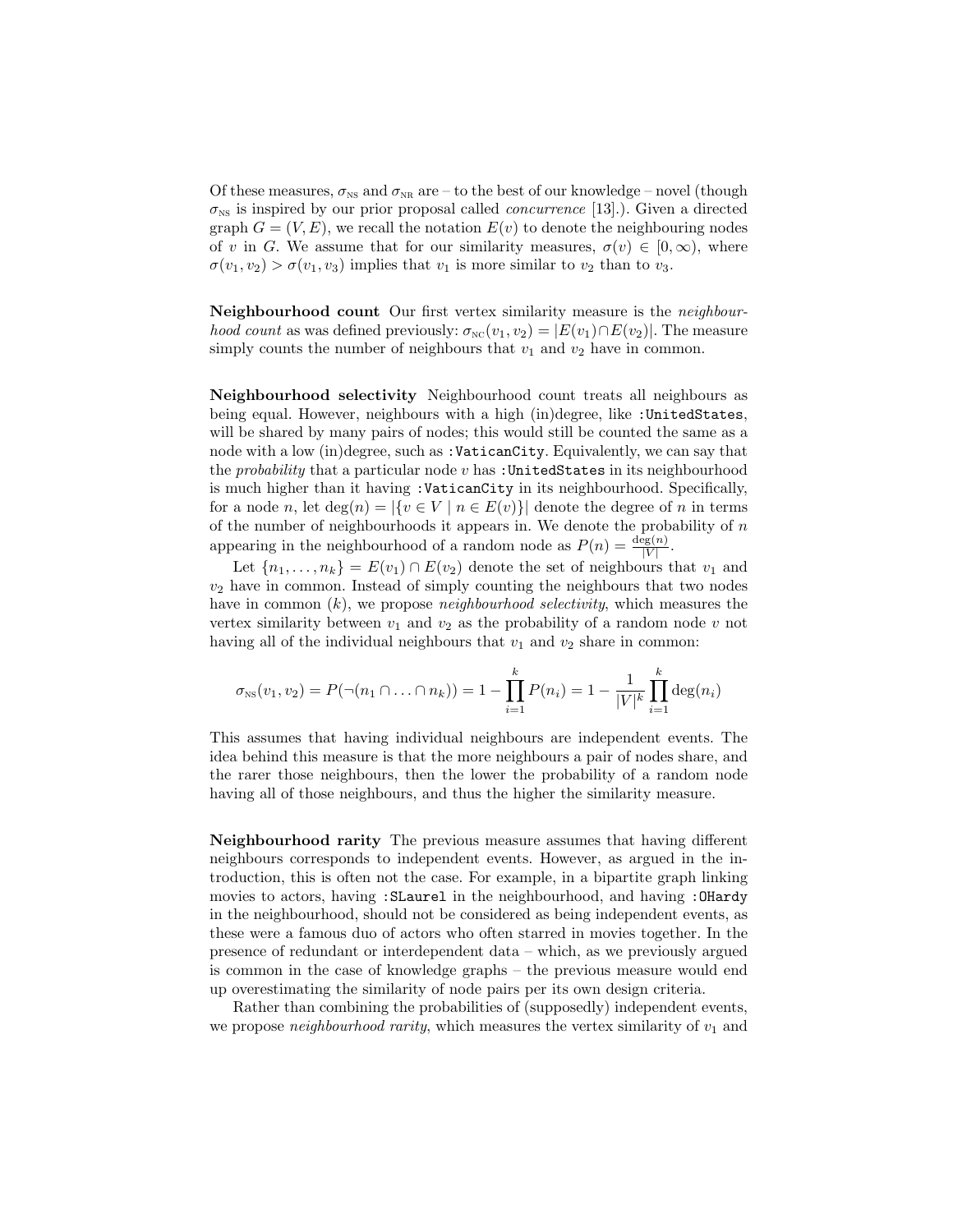$v_2$  as the ratio of other nodes not having (at least) all of the neighbours that  $v_1$  and  $v_2$  share in common. First, for a given set of nodes N, we generalise the definition of degree to a set of nodes: let  $\deg(N) = |\{v \in V \mid N \subseteq E(v)\}|$ . Defending our slight abuse of notation, note that  $\deg(n) = \deg(\{n\})$ . We can now define the neighbourhood rarity measure as simply:

$$
\sigma_{\scriptscriptstyle \rm NR}(v_1,v_2) = 1 - \frac{\deg(E(v_1) \cap E(v_2)) - 2}{|V| - 2}
$$

We subtract 2 to exclude  $v_1$  and  $v_2$  from the count. As opposed to the previous measure, if we now have interdependent neighbours in  $E(v_1) \cap E(v_2)$ , then neighbourhood rarity will take this into account as many other nodes with likewise have those interdependent neighbours together, reducing the above similarity.

SimRank The measures we have presented thus far are non-recursive. We now introduce a representative of a recursive algorithm, namely SimRank [\[15\]](#page-12-2). First we need some additional notation. Let  $E^-(v) = \{n \mid (n, v) \in E\}$  denote the nodes with incoming edges to v. The SimRank measure  $\sigma_{SR}$  is then defined recursively as follows: if  $v_1 = v_2$ , then  $\sigma_{SR}(v_1, v_2) = 1$ ; else if  $|E^-(v_1)| = 0$  or  $|E^-(v_2)| = 0$ , then  $\sigma_{\text{SR}}(v_1, v_2) = 0$ ; otherwise:

$$
\sigma_{SR}(v_1, v_2) = \frac{\gamma}{|E^-(v_1)| \cdot |E^-(v_2)|} \sum_{i=1}^{|E^-(v_1)|} \sum_{j=1}^{|E^-(v_2)|} \sigma_{SR}(E_i^-(v_1), E_j^-(v_2))
$$

where  $E_i^-(v)$  and  $E_j^-(v)$  denote the *i*<sup>th</sup> and *j*<sup>th</sup> elements of  $E^-(v)$ , respectively; and where  $\gamma \in [0,1]$  is a hyperparameter called the *decay constant* (originally  $\gamma = 0.8$ ). Intuitively, the similarity of  $v_1$  and  $v_2$  (where  $v_1 \neq v_2$ ) depends on the sum of the pairwise similarity of their incoming neighbours, normalised by the score they would have if all incoming neighbours had a pairwise similarity of 1  $(|E^-(v_1)| \cdot |E^-(v_2)|)$  multiplied by a decay parameter. This measure can be computed iteratively by setting  $\sigma_{SR}(v_1, v_2) = 1$  if  $v_1 = v_2$ , or  $\sigma_{SR}(v_1, v_2) = 0$ otherwise, and then computing the above equation iteratively.

## 4 Knowledge Graph Vertex Similarity

We assume a knowledge graph to be a directed, labelled graph  $K = (V, L, E)$ , where V is a set of nodes, L is a set of edge labels, and  $E \subseteq V \times L \times V$  is a set of directed, labelled edges. Thus far our measures have been defined for directed graphs only. This raises the question: how should the proposed measures be applied to knowledge graphs? The first alternative would be to drop the labels from the edges (and remove duplicate edges between the same pair of nodes with different labels) in order to return to a directed graph. For a directed labelled edge  $s \stackrel{p}{\rightarrow} o$ , this would involve projecting a directed edge  $s \to o$ . However, as we argued in the case of :Unforgiven  $\xrightarrow{\text{intercept}}$ :CEastwood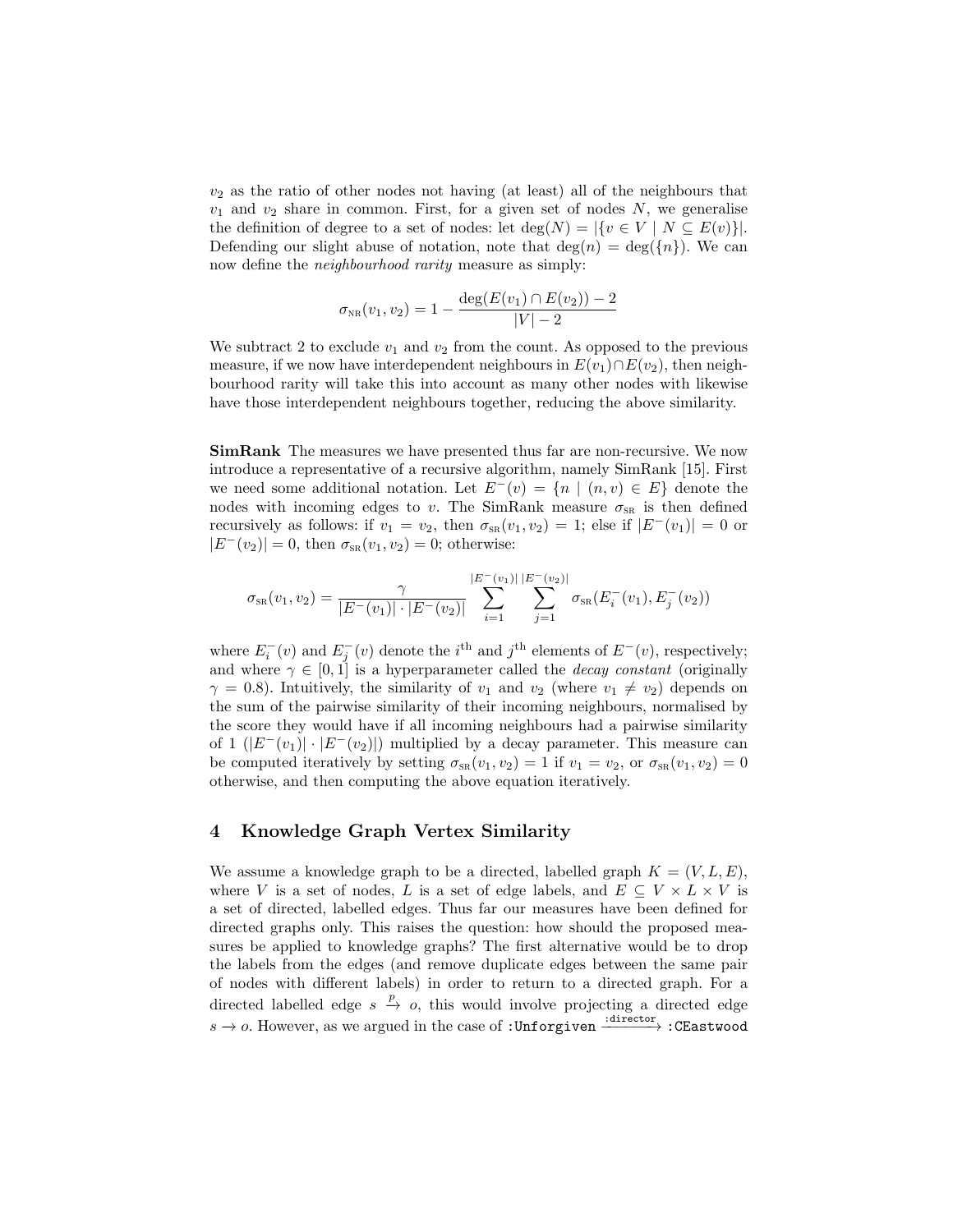and :Unforgiven  $\frac{cdot}{\cdot}$ :CEastwood, edge labels carry important information for vertex similarity measures. Taking a more extreme example, consider :CEastwood  $\xrightarrow{\text{:citizen}}$  :UnitedStates, :DTrump  $\xrightarrow{\text{:president}}$  :UnitedStates, and :BObama  $\xrightarrow{\cdot\textrm{present}}$  :UnitedStates. Intuitively the similarity of :DTrump and :BObama should benefit more from being presidents of the :UnitedStates.

A second alternative that keeps edge information is to encode a directed labelled edge  $s \stackrel{p}{\to} o$  as two directed edges of the form  $(p, s) \to o$  and  $s \to (p, o)$ . For example, the directed labelled edge :Unforgiven  $\frac{\text{interitor}}{\text{+}}$  :CEastwood would become two directed edges: :Unforgiven −→ (:director,:CEastwood) and (:director,:Unforgiven)  $\rightarrow$  :CEastwood. In this case, the resulting directed graph is lossless, meaning that we can from the directed graph reconstruct the full directed edge-labelled graph. While this might seem unusual, particularly in the case of the local neighbourhood measures, this is quite a practical alternative, where elements of the neighbourhood now become pairs of edge labels and nodes, which in turn allows us to distinguish the probabilities associated with, for example, (:president, :UnitedStates) and (:citizen, :UnitedStates).

## 5 Implementation

We now describe our algorithms for implementing our measures, their complexity, and approximations that we apply in the case of the local neighbourhood measures to enable increased scalability and efficiency.

Neighbourhood measures We implement the local neighbourhood measures on the distributed Apache Spark framework [\[27\]](#page-13-9). In comparison with, for example, the Hadoop framework based on MapReduce [\[8\]](#page-12-17), Spark abstracts storage not only on the hard disk, but also in-memory, which generally allows for more efficient computation across a cluster of machines when sufficient main memory is available. Our implementation assumes an input graph in RDF format.

Implementation. We implement the similarity measures in the natural way, with the exception of the neighbourhood rarity measure, which we compute in a slightly indirect but more efficient way. For reasons of space, we provide a highlevel sketch of the details of the algorithms used:

- $-$  *Neighbourhood count*: we group the graph by neighbours n, collecting together all nodes  $\{v_1, \ldots, v_k\}$  such that  $n \in E(v_i)$  for  $1 \leq i \leq k$ ; then for each such group we write out all asymmetric, irreflexive pairs of nodes  $(v_a, v_b)$  for  $1 \leq a < b \leq k$  sharing that neighbour. We then count occurrences of the resulting pairs, producing the final neighbourhood count.
- Neighbourhood selectivity: we apply the same process as before, but instead of writing pairs of the form  $(v_a, v_b)$ , we output triples of the form  $(v_a, v_b, k)$ ; we can then group these triples by  $(v_a, v_b)$  and compute the neighbourhood selectivity over the bag of values  $\{k_1, \ldots, k_m\}$  for each pair.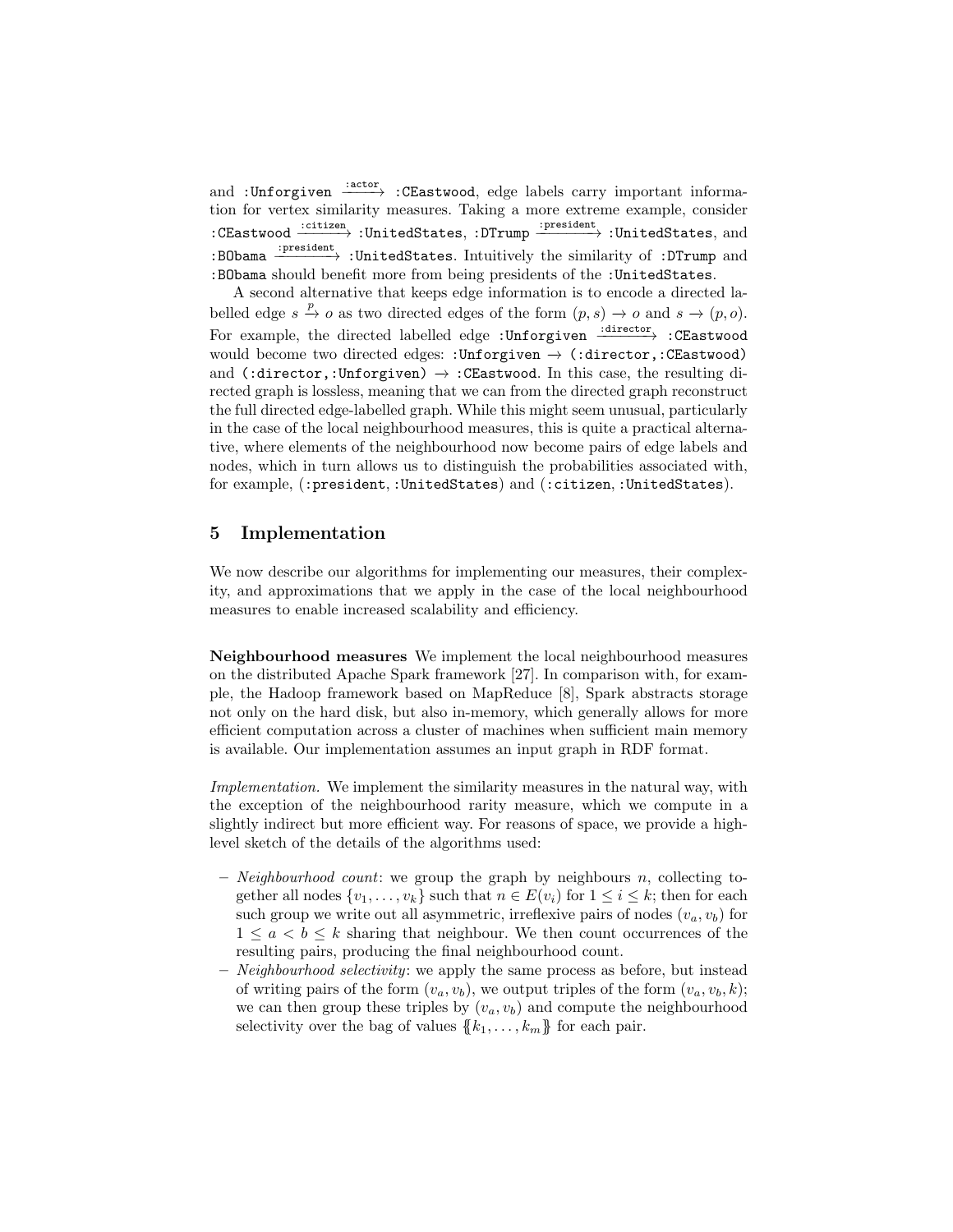– Neighbourhood rarity: we apply a neighbourhood count generating pairs of the form  $(v_a, v_b, \sigma_{\text{NC}}(v_a, v_b))$ ; we apply a similar process to count how many neighbours a triple of nodes have in common  $(v_a, v_b, v_c, \sigma'_{\text{NC}}(v_a, v_b, v_c))$ , where  $1 \le a < b \le k$  and  $a \ne c \ne b$ . We can then group both sets of data together by  $(v_a, v_b)$ , giving us its neighbour count  $\sigma_{\text{NC}}(v_a, v_b)$ , and a list of pairs  $\{(v_{c1}, \sigma'_{\text{NC}}(v_a, v_b, v_{c1})), \ldots, (v_{cm}, \sigma'_{\text{NC}}(v_a, v_b, v_{cm}))\}$  denoting other nodes sharing at least one neighbour with  $v_a$  and  $v_b$ , along with how many neighbours the three nodes share. Finally we can count how many nodes  $v_{ci}$  there are in the set such that  $\sigma'_{\text{NC}}(v_a, v_b, v_{ci}) = \sigma_{\text{NC}}(v_a, v_b)$ .

Complexity. Letting  $E = |E|$  and  $V = |V|$  for readability, then the worst-case runtime complexities are as follows. Neighbourhood count is  $\Theta(\mathsf{V}^3 \log \mathsf{V})$ . This worst case is tight, as seen for the V-clique where we first sort the edges of the graph (in time  $O(E \log E)$ ), and then write  $O(V^2)$  pairs of nodes a total of  $O(V)$  times, giving a bag of pairs of nodes of size  $O(V^3)$ , which we then sort in time  $O(V^3 \log V^3)$ . This gives us  $\Theta(\text{E} \log \text{E} + V^3 \log V^3)$ , which can be simplified to  $\Theta(\mathrm{V}^3 \log \mathrm{V})$  observing that  $\mathsf{E} \leq \mathrm{V}^2$  and that  $\mathrm{V}^3 \log \mathrm{V}^3 = 3\mathrm{V}^3 \log \mathrm{V}$ . Neighbourhood selectivity is likewise  $O(V^3 \log V)$  as it follows a similar procedure. Neighbourhood rarity is rather  $\Theta(\sf{V}^4\log V)$ ; for the V-clique we now write  $O(\sf{V}^3)$ triples of nodes a total of  $O(V)$  times, giving rise to a bag of triples of nodes of size  $O(V^4)$ , which we sort in  $O(V^4 \log V)$ . However, noting that we produce pairs and/or triples of nodes only for a particular neighbour, we can tighten these bounds if we rather define  $D = \max\{\deg(n) \mid n \in V\}$ , where often  $D \ll V$ . This then gives worst-case complexities of  $\Theta(\text{E} \log \text{E} + \text{VD}^2 \log \text{V})$  for neighbourhood count and selectivity, and  $\Theta(\mathsf{E} \log \mathsf{E} + \mathsf{V} \mathsf{D}^3 \log \mathsf{V})$  for neighbourhood rarity.

 $\kappa$ -approximation. Still, max $\{\deg(n) \mid n \in V\}$  can be a prohibitively large value to raise by 3 or 4, particularly for large-scale knowledge graphs. However, this analysis does suggest a flexible mechanism for approximation: we can define a threshold  $\kappa$  such that we ignore neighbours n with deg(n)  $>\kappa$ . Intuitively, this means that we will simply ignore high-degree nodes from the similarity computation. While this may affect the final scores produced, we note that in the case of neighbourhood selectivity and neighbourhood rarity, high-degree neighbours have comparatively less influence on the measure. We will later experimentally check the effect of varying  $\kappa$  on the associated similarity scores. With  $\kappa$ -approximation, the complexity becomes simply  $O(E \log E)$  in all three cases as the quadratic/cubic parameter  $D = \max\{\deg(n) \mid n \in V\} \leq \kappa$  is now bounded. For this reason we believe that these measures are promising for global vertex similarity on large-scale knowledge graphs, with  $\kappa$  allowing to trade precision for scale.

Neighbourhood rarity-s. Finally, we can solve the issue of frequent ties in neighbourhood rarity with negligible practical cost by interleaving the computation of neighbourhood selectivity into the process, where we then define a novel hybrid measure of similarity that we call neighbourhood rarity-s as

$$
\sigma_{\text{NRS}}(v_1, v_2) = |V| \cdot \sigma_{\text{NR}}(v_1, v_2) + \sigma_{\text{NS}}(v_1, v_2)
$$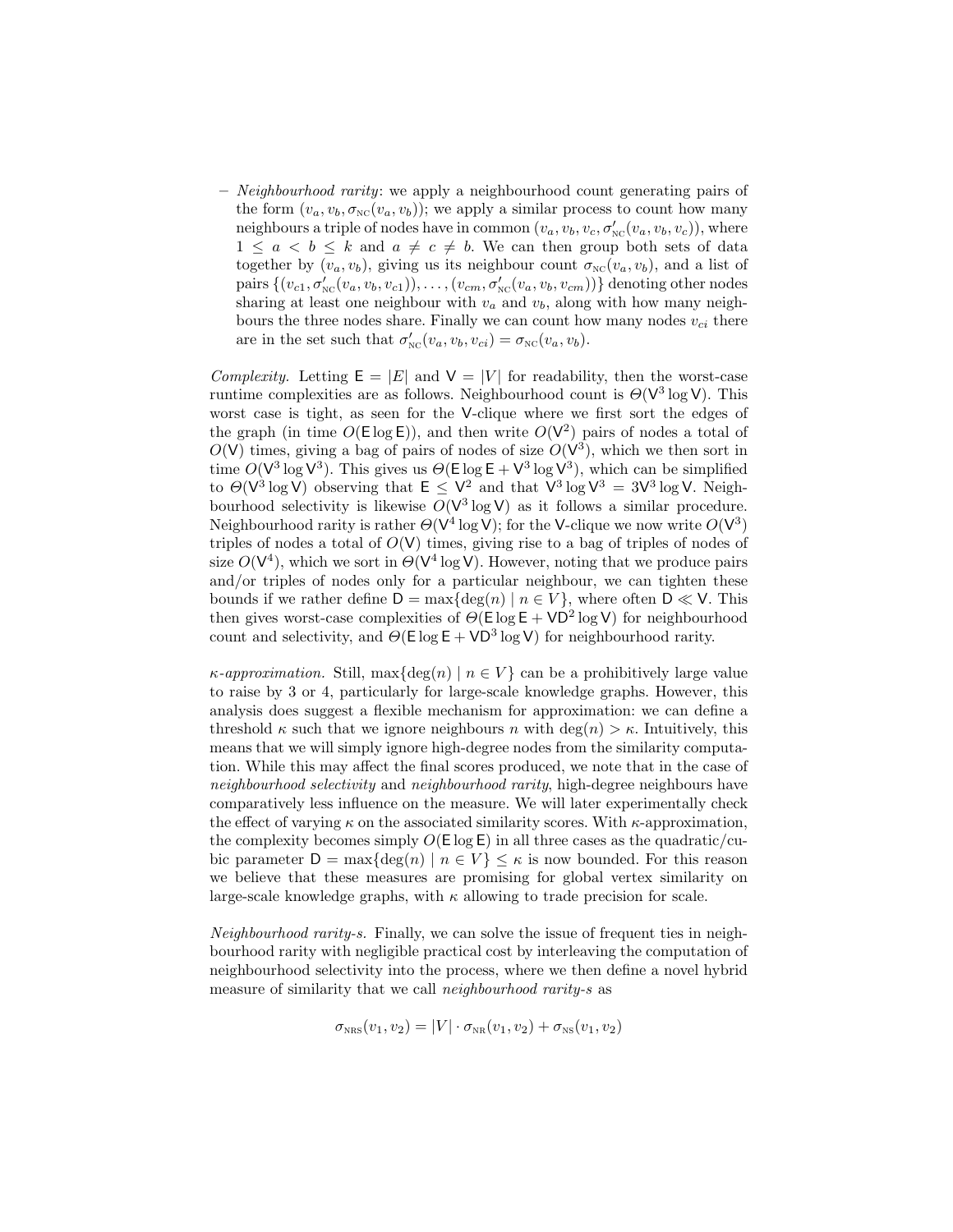<span id="page-8-0"></span>Table 1. Statistics of the four Wikidata sub-graphs

| Sub-graph           | <b>Subjects</b> | Predicates | Objects | <b>Triples</b> |
|---------------------|-----------------|------------|---------|----------------|
| <b>UNIVERSITIES</b> | 842             | 787        | 83,583  | 94,599         |
| ALBUMS              | 653             | 936        | 165,456 | 189,653        |
| <b>COUNTRIES</b>    | 179             | 905        | 196,318 | 216,774        |
| <b>MOVIES</b>       | 765             | 896        | 256.456 | 365,123        |

such that the whole part of the similarity measure is given by  $\sigma_{NR}$  (neighbour*hood rarity*), while the decimal part is given by  $\sigma_{\text{NS}}$  (*neighbourhood selectivity*); intuitively,  $\sigma_{NRS}$  first ranks similar pairs by  $\sigma_{NR}$ , using  $\sigma_{NS}$  to break ties.

SimRank We use an off-the-shelf implementation of SimRank. The space complexity of SimRank is  $O(V^2)$  for  $V = |V|$  as it needs to store all pairwise similarities (aside from the cases that are trivially 0 or 1 throughout). The worst case time complexity of an iteration of SimRank is  $O(V^4)$  where several such iterations of SimRank are required to approximate the measure. Though optimisations of SimRank have been proposed in the literature, to the best of our knowledge they consider single-source rather than global similarity.

## 6 Experiments

In this initial work, we perform experiments that consider small-to-medium sized sub-graphs of Wikidata, where each focuses on a different entity type. We show statistics relating to these sub-graphs in Table [1.](#page-8-0) With respect to our experiments, we wish to address three initial research questions: (1) How do the runtimes and results of local neighbourhood measures compare? (2) How does the value of  $\kappa$  affect runtimes and similarity results? (3) How do the results for the local neighbourhood measures and SimRank compare for ground-truth similarity datasets? Noting that we failed to compute SimRank for any of these subgraphs, we postpone discussion of SimRank results until the end of the section, where we will sample smaller subgraphs for comparison.

#### 6.1 Runtime performance

We first look at the runtime performance of the different measures and for different values of  $\kappa$ . In Table [2,](#page-9-0) we show the results for the smallest and largest subgraphs. As general observations, we see that, as predicted by the complexity analysis, there is little difference between the runtimes of  $\sigma_{\text{NC}}$  and  $\sigma_{\text{NS}}$  (being quadratic with respect to  $\kappa$ ), while  $\sigma_{NRS}$  is generally slower to execute (being cubic with respect to  $\kappa$ ). Furthermore, as  $\kappa$  increases, the runtimes of  $\sigma_{\text{NC}}$  and  $\sigma_{\text{NS}}$  grow more slowly than in the case of  $\sigma_{\text{NRS}}$ . In the case of MOVIES (and AL-BUMS), Spark failed to compute  $\sigma_{NRS}$  with  $\kappa = 512$ , where a single neighbour n with  $\deg(n) = 512$  produces  $\frac{(512-2)}{2}(512^2 - 512) = 66,716,160$  quadruples.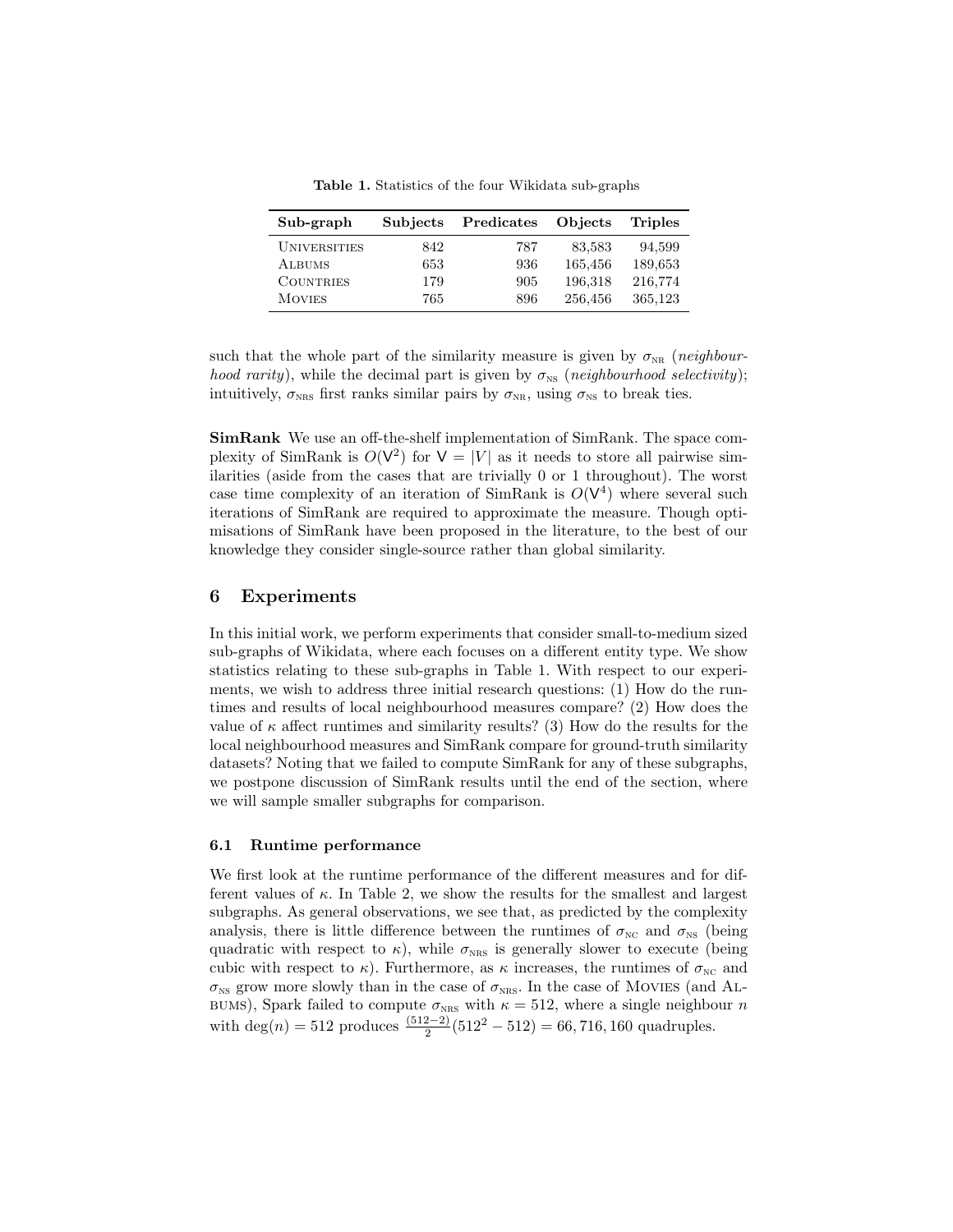<span id="page-9-0"></span>

| $\kappa$ | $\sigma_{\scriptscriptstyle\rm NC}$ | $\sigma_{\scriptscriptstyle\rm NS}$ | $\sigma_{\scriptscriptstyle \rm NRS}$ | $\kappa$ | $\sigma_{\scriptscriptstyle\rm NC}$ | $\sigma_{\rm NS}$ | $\sigma_{\scriptscriptstyle \rm NRS}$ |
|----------|-------------------------------------|-------------------------------------|---------------------------------------|----------|-------------------------------------|-------------------|---------------------------------------|
| 4        | 145                                 | 159                                 | 413                                   | 4        | 162                                 | 183               | 433                                   |
| 8        | 149                                 | 159                                 | 411                                   | 8        | 164                                 | <b>200</b>        | 503                                   |
| 16       | 149                                 | 160                                 | 412                                   | 16       | 175                                 | 237               | 732                                   |
| 32       | 152                                 | 160                                 | 420                                   | 32       | 200                                 | 262               | 1,989                                 |
| 64       | 147                                 | 159                                 | 431                                   | 64       | 283                                 | 301               | 7,303                                 |
| 128      | 145                                 | 161                                 | 491                                   | 128      | 417                                 | 367               | 11,514                                |
| 256      | 147                                 | 160                                 | 697                                   | 256      | 547                                 | 447               | 20,736                                |
| 512      | 149                                 | 162                                 | 710                                   | 512      | 1,162                               | 737               |                                       |

Table 2. Runtimes (s) for UNIVERSITIES (left) and MOVIES (right)

**Table 3.** Kendall's- $\tau$  correlations for varying  $\kappa$  against results for highest  $\kappa$  on datasets for Countries, Universities, Movies and Albums

| $\sigma_{\scriptscriptstyle\rm NC}$ |      |      | $\sigma_{\rm NS}$ |      |      | $\sigma_{\rm NRS}$ |      |      |         |      |      |      |
|-------------------------------------|------|------|-------------------|------|------|--------------------|------|------|---------|------|------|------|
| $\kappa$                            | С.   | U.   | Μ.                | А.   | С.   | U.                 | Μ.   | А.   | С.      | U.   | Μ.   | А.   |
|                                     | 0.25 | 0.20 | 0.25              | 0.22 | 0.23 | 0.29               | 0.62 | 0.59 | $-0.27$ | 0.07 | 0.34 | 0.33 |
| 8                                   | 0.35 | 0.26 | 0.35              | 0.30 | 0.33 | 0.34               | 0.63 | 0.60 | 0.13    | 0.59 | 0.76 | 0.60 |
| 16                                  | 0.58 | 0.53 | 0.48              | 0.52 | 0.44 | 0.40               | 0.66 | 0.75 | 0.06    | 0.59 | 0.78 | 0.66 |
| 32                                  | 0.78 | 0.72 | 0.56              | 0.58 | 0.79 | 0.56               | 0.73 | 0.79 | 0.16    | 0.57 | 0.83 | 0.68 |
| 64                                  | 0.89 | 0.85 | 0.75              | 0.70 | 0.91 | 0.76               | 0.82 | 0.84 | 0.56    | 0.74 | 0.89 | 0.92 |
| 128                                 | 0.95 | 0.90 | 0.85              | 0.83 | 0.99 | 0.86               | 0.88 | 0.90 | 0.99    | 0.86 | 0.88 | 0.90 |
| 256                                 | 1.00 | 0.99 | 0.93              | 0.95 | 1.00 | 0.99               | 0.93 | 0.95 | 0.95    | 0.99 | 1.00 | 1.00 |
| 512                                 | 1.00 | 1.00 | 1.00              | 1.00 | 1.00 | 1.00               | 1.00 | 1.00 | 1.00    | 1.00 |      |      |

#### 6.2 Effect of  $\kappa$  on the similarity results

The aforementioned results show the performance benefit of lowering  $\kappa$ , but what effect does this have on the similarity scores? To address this question, we compared the similarity results for varying values of  $\kappa$  against the most accurate approximation ( $\kappa = 512$  in all cases, except  $\sigma_{NRS}$  in the case of ALBUMS and Movies which did not run, where we compare with  $\kappa = 256$ ). In general, we see that as  $\kappa$  decreases exponentially, the correlations remain strong until  $\kappa = 128$ , reducing more dramatically at around  $\kappa = 32$ . In general, we recommend keeping  $\kappa$  as high as feasible to ensure that the results are as faithful to the original measures as possible, but where necessary, lowering  $\kappa$  can still lead to reasonable approximations while tending towards  $O(E \log E)$  worst-case runtime complexity.

#### 6.3 Ground-truth comparisons, full-scale

While the previous results compare the changes in the local neighbourhood results for varying  $\kappa$ , they do not establish how well the measures correspond to a general notion of "similarity". Unfortunately, many of the ground truths considered in the literature consider directed graphs rather than knowledge graphs, as is our setting. For this reason, we develop two novel ground-truths based on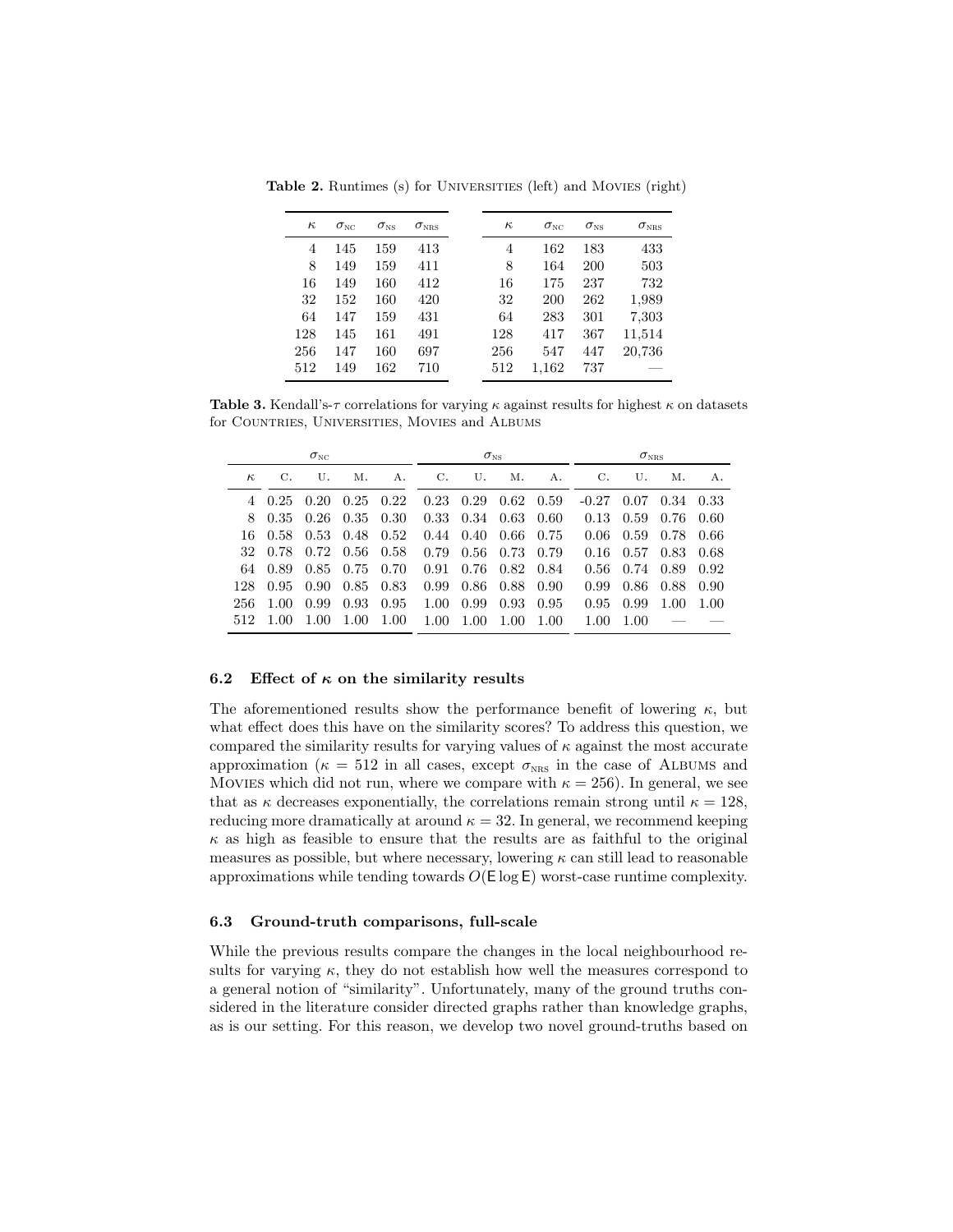|                                       |        | BestSimilar     |        |          |        |
|---------------------------------------|--------|-----------------|--------|----------|--------|
| Measure                               | Min.   | L. Quar.        | Median | U. Quar. | Max    |
| $\sigma_{\scriptscriptstyle\rm NC}$   | 0.3577 | 0.5018          | 0.6224 | 0.7621   | 0.8558 |
| $\sigma_{\scriptscriptstyle\rm NS}$   | 0.2998 | 0.4347          | 0.5485 | 0.6389   | 0.7982 |
| $\sigma_{\scriptscriptstyle \rm NRS}$ | 0.7332 | 0.8022          | 0.8630 | 0.9320   | 0.9827 |
|                                       |        |                 |        |          |        |
|                                       |        | Last.fm         |        |          |        |
| Measure                               | Min.   | L. Quar. Median |        | U. Quar. | Max    |
| $\sigma_{\textsc{nc}}$                | 0.1777 | 0.3402          | 0.4601 | 0.6168   | 0.7549 |
| $\sigma_{\rm NS}$                     | 0.0982 | 0.2382          | 0.3836 | 0.5304   | 0.6758 |

<span id="page-10-0"></span>Table 4. Kendall's- $\tau$  distributions for ground truths, full-scale

similarity relations scraped from two external websites: BestSimilar for MOVIES and Last.fm for Albums. Both of these websites rely on user inputs, where Best-Similar allows to upvote or downvote similarity pairs, while Last.fm likewise has a vast amount of user data to leverage for similarity. For this reason, we assume that both sites offer reliable ground truths. The question then is: can we replicate these similarity relations based on (costly) user input with our unsupervised vertex similarity measures over the corresponding subgraphs of Wikidata?

On BestSimilar, each movie is associated with a ranked list of 10 similar movies, where we extract 100 such lists. On Last.fm, each album is associated with a ranked list of 20 similar albums, where we again extract 100 lists. We then linked the associated movies and albums with their Wikidata identifiers.We measure the Kendall's- $\tau$  correlation between our three local neighbourhood measures and each of the 100 ground truths, using the highest available values for  $\kappa$ . Given that our subgraphs may mention nodes not appearing in the ground truth, and vice versa, we only consider the ordering of elements appearing in both lists when measuring the correlation. In Table [4,](#page-10-0) we show the distribution of results, where we see that  $\sigma_{NRS}$  provides a clear improvement in both datasets with respect to the other measures, which may justify its cost. We attribute this improvement to the way in which it is more robust to redundant information.

#### 6.4 Ground-truth comparisons, small-scale

Finally, in order to compare with SimRank  $(\sigma_{SR})$ , we reduced the scale of the Movies and Albums sub-graph until we could successfully compute the Sim-Rank measure. The new datasets contained 275,123 and 169,963 triples respec-tively. We show the results in Table [5](#page-11-0) where we see that  $\sigma_{\text{SR}}$  performs best out of the four measures. This is perhaps to be expected as  $\sigma_{SR}$  is a recursive measure that can incorporate information from the full graph, not just the locality of the two nodes. On the other hand,  $\sigma_{NRS}$  remains quite competitive with  $\sigma_{SR}$ .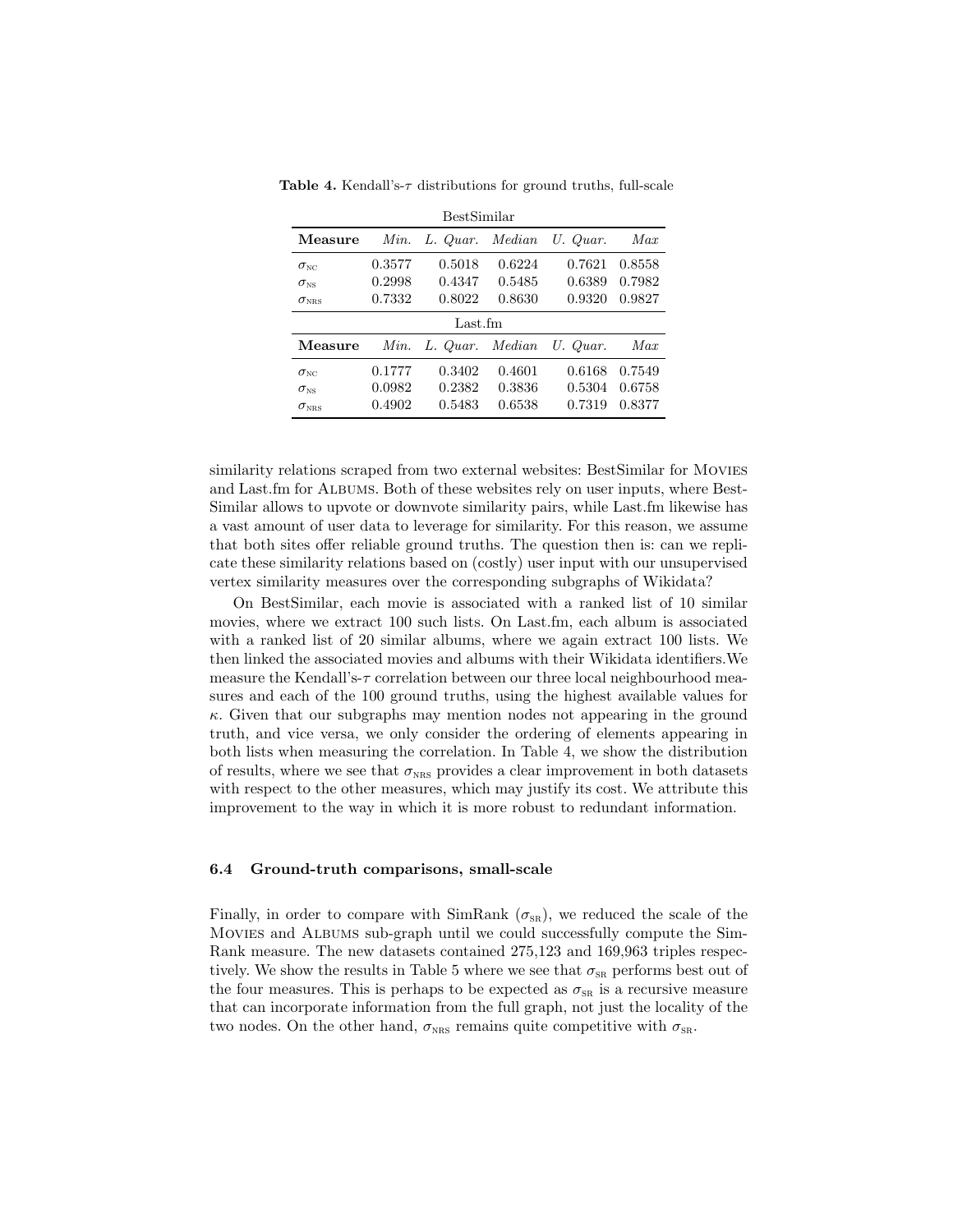<span id="page-11-0"></span>

|                                       |        | BestSimilar |        |          |        |
|---------------------------------------|--------|-------------|--------|----------|--------|
| Measure                               | Min.   | L. Quar.    | Median | U. Quar. | Max    |
| $\sigma_{\scriptscriptstyle\rm NC}$   | 0.0013 | 0.0743      | 0.2137 | 0.3309   | 0.4689 |
| $\sigma_{\scriptscriptstyle\rm NS}$   | 0.0026 | 0.0789      | 0.1416 | 0.2039   | 0.3275 |
| $\sigma_{\scriptscriptstyle \rm NRS}$ | 0.2291 | 0.3290      | 0.4300 | 0.4990   | 0.5789 |
| $\sigma_{\scriptscriptstyle\rm SR}$   | 0.2739 | 0.3738      | 0.4749 | 0.5438   | 0.6238 |
|                                       |        | Last.fm     |        |          |        |
|                                       |        |             |        |          |        |
| Measure                               | Min.   | L. Quar.    | Median | U. Quar. | Max    |
| $\sigma_{\textsc{nc}}$                | 0.0028 | 0.0869      | 0.1482 | 0.3132   | 0.4087 |
| $\sigma_{\scriptscriptstyle\rm NS}$   | 0.0008 | 0.0685      | 0.1441 | 0.2097   | 0.2883 |
| $\sigma_{\scriptscriptstyle \rm NRS}$ | 0.1763 | 0.2620      | 0.3274 | 0.4330   | 0.5234 |

Table 5. Kendall's- $\tau$  distributions for ground truths, small-scale

## 7 Conclusions

We have investigated measures for vertex similarity in the context of knowledge graphs. We proposed two new measures that only consider the local neighbourhoods of the pairs of nodes being compared. One of these measures – neighbourhood rarity-s – shows promising results, being outperformed by non-local SimRank in terms of a comparison with two ground truth datasets, but by a narrow margin. On the other hand, this neighbourhood rarity-s measure, in combination with degree-based  $(\kappa)$  approximation, can be evaluated at larger scale and in a more efficient way than the SimRank alternative. Furthermore, it can avoid "double counting" of redundant information by considering a common neighbourhood as a single event, rather than assuming that it consists of multiple independent events (i.e., individual neighbours). The locality of these measures also have further advantages that we have not explored. For example, unlike SimRank, given a pair of nodes  $v_1$  and  $v_2$ , we could in principle write a SPARQL 1.1 query to compute the (local) similarity of the node pair.

More generally, we believe that in knowledge graphs, with the addition of edge labels, the local neighbours of nodes tend to be rich in information: much richer than directed graphs that only consider one relation type. For this reason, we believe that simpler local measures of vertex similarity can compete with more complex non-local measures in knowledge graphs such as Wikidata. As part of future work, we plan to run scale-up experiments to understand what values of  $\kappa$  make it possible to process all of Wikidata with each algorithm, to develop a user interface, and to perform user studies.

Online material. Please see <http://aidanhogan.com/wikidata-sim>.

Acknowledgements. This work was funded by Fondecyt Grant No. 1181896 and ANID Millennium Science Initiative Program ICN17<sub>-002</sub>.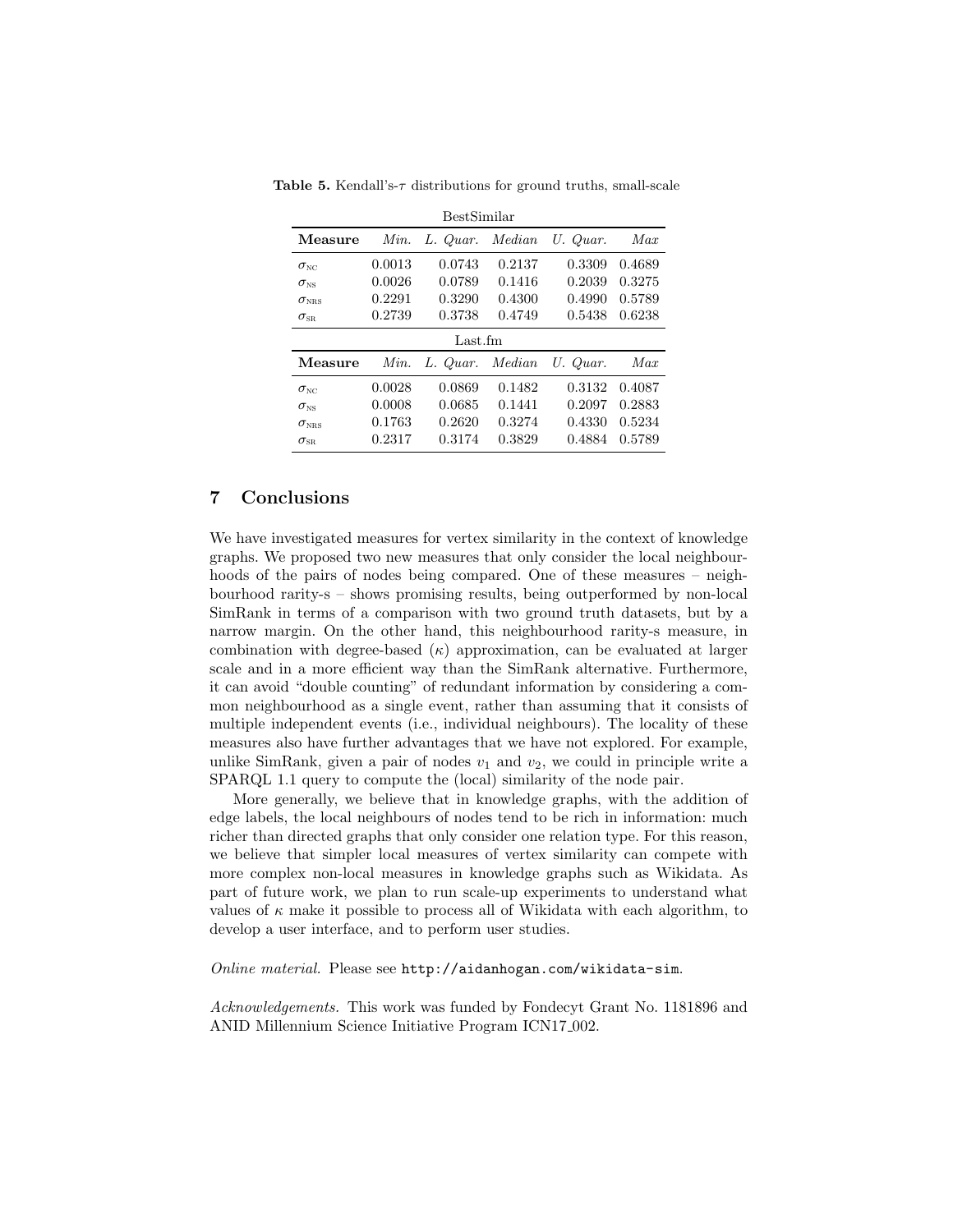## References

- <span id="page-12-6"></span>1. Alqadah, F., Bhatnagar, R.: A game theoretic framework for heterogenous information network clustering. In: Special Interest Group on Knowledge Discovery and Data Mining (SIGKDD). pp. 795–804 (2011)
- <span id="page-12-14"></span>2. Apweiler, R., Bairoch, A., Wu, C.H., Barker, W.C., Boeckmann, B., Ferro, S., Gasteiger, E., Huang, H., Lopez, R., Magrane, M., Martin, M.J., Natale, D.A., O'Donovan, C., Redaschi, N., Yeh, L.L.: UniProt: the Universal Protein knowledgebase. Nucleic Acids Research 32, D115–D119 (01 2004)
- <span id="page-12-12"></span>3. Battle, R., Kolas, D.: Enabling the geospatial Semantic Web with Parliament and GeoSPARQL. Semantic Web 3(4), 355–370 (2012)
- <span id="page-12-15"></span>4. Belleau, F., Nolin, M.A., Tourigny, N., Rigault, P., Morissette, J.: Bio2RDF: towards a mashup to build bioinformatics knowledge systems. Journal of Biomedical Informatics 41(5), 706–716 (2008)
- <span id="page-12-3"></span>5. Blondel, V.D., Gajardo, A., Heymans, M., Senellart, P., Dooren, P.V.: A Measure of Similarity between Graph Vertices: Applications to Synonym Extraction and Web Searching. SIAM Review 46(4), 647–666 (2004)
- <span id="page-12-0"></span>6. Bonatti, P.A., Decker, S., Polleres, A., Presutti, V.: Knowledge Graphs: New Directions for Knowledge Representation on the Semantic Web. Dagstuhl Reports 8(9), 29–111 (2018)
- <span id="page-12-11"></span>7. Chiang, M., Liou, J., Wang, J., Peng, W., Shan, M.: Exploring heterogeneous information networks and random walk with restart for academic search. Knowl. Inf. Syst. 36(1), 59–82 (2013)
- <span id="page-12-17"></span>8. Dean, J., Ghemawat, S.: MapReduce: simplified data processing on large clusters. Commun. ACM 51(1), 107–113 (2008)
- <span id="page-12-5"></span>9. Du, L., Li, C., Chen, H., Tan, L., Zhang, Y.: Probabilistic SimRank computation over uncertain graphs. Inf. Sci. 295, 521–535 (2015)
- <span id="page-12-8"></span>10. Euzenat, J., Shvaiko, P.: Ontology Matching. Springer (2013)
- <span id="page-12-13"></span>11. Ferrada, S., Bustos, B., Hogan, A.: IMGpedia: a linked dataset with content-based analysis of Wikimedia images. In: International Semantic Web Conference (ISWC). pp. 84–93. Springer (2017)
- <span id="page-12-9"></span>12. Hogan, A., Mellotte, M., Powell, G., Stampouli, D.: Towards Fuzzy Query-Relaxation for RDF. In: Extended Semantic Web Conference (ESWC). pp. 687–702 (2012)
- <span id="page-12-16"></span>13. Hogan, A., Zimmermann, A., Umbrich, J., Polleres, A., Decker, S.: Scalable and distributed methods for entity matching, consolidation and disambiguation over linked data corpora. J. Web Semant. 10, 76–110 (2012)
- <span id="page-12-7"></span>14. Hulpus, I., Prangnawarat, N., Hayes, C.: Path-Based Semantic Relatedness on Linked Data and Its Use to Word and Entity Disambiguation. In: International Semantic Web Conference (ISWC). pp. 442–457 (2015)
- <span id="page-12-2"></span>15. Jeh, G., Widom, J.: SimRank: a measure of structural-context similarity. In: SIGKDD International Conference on Knowledge Discovery and Data Mining (SIDKDD). pp. 538–543 (2002)
- <span id="page-12-10"></span>16. Kiefer, C., Bernstein, A., Stocker, M.: The fundamentals of iSPARQL: a virtual triple approach for similarity-based Semantic Web tasks. In: International Semantic Web Conference (ISWC), pp. 295–309. Springer (2007)
- <span id="page-12-1"></span>17. Leicht, E.A., Holme, P., Newman, M.E.: Vertex similarity in networks. Physical Review E 73(2), 026120 (2006)
- <span id="page-12-4"></span>18. Lizorkin, D., Velikhov, P., Grinev, M.N., Turdakov, D.: Accuracy estimate and optimization techniques for SimRank computation. VLDB J.  $19(1)$ ,  $45-66$  (2010)